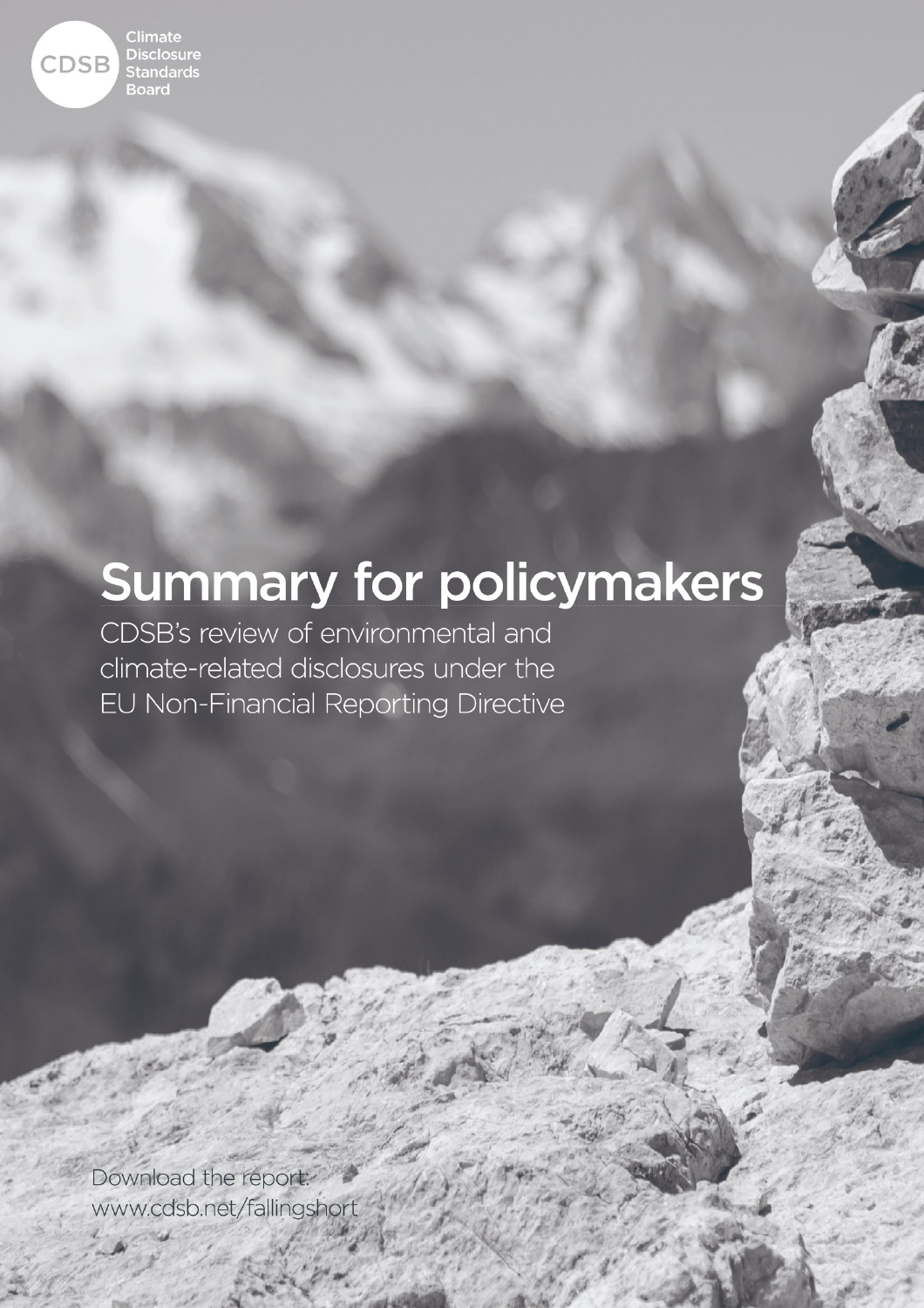

## **Summary for policymakers: CDSB's review of environmental and climate-related disclosures under the EU Non-Financial Reporting Directive**

The Climate Disclosure Standards Board (CDSB) has reviewed<sup>1</sup> the 2019 environmental and climate-related disclosures of Europe's 50 largest listed companies, with a combined market capitalisation of US\$4.3 trillion, under the EU Non-Financial Reporting Directive, 2013/34/EU (NFRD). This review also assessed progress in implementing the recommendations of the Task Force on Climate-related Financial Disclosures (TCFD) following the publication by the European Commission of NFRD's non-binding guidelines on reporting climate-related information<sup>2</sup>. The findings of the review were published in the <u>["Falling Short?" report](https://www.cdsb.net/falling-short)</u>. The purpose of the paper is to inform policymakers of the changes needed to improve environmental disclosures under the Directive, to ensure it meets its purpose of increasing the relevance, consistency and comparability of company reporting. It also aims to support corporate report preparers in enhancing their disclosures under the Directive by identifying good practice case studies and tips, drawn from the findings of CDSB's review.

This summary for policymakers provides a brief overview of the key findings and policy recommendations contained within the report.

## **Key findings**

Overall, our findings highlight that substantive improvements are still required in the quality, comparability and coherence of disclosures in order for the Directive to achieve its objective of providing investors and wider stakeholders with relevant, consistent and decision-useful disclosures.



More detailed findings from our review, relating to each of the aspects highlighted above, can be found in the full report. 3

In response to the above findings we have six recommendations for policymakers, which are detailed below Please contact Michael Zimonyi, Policy & External Affairs Director [\(michael.zimonyi@cdsb.net\)](mailto:michael.zimonyi@cdsb.net) with any questions.

Page 2 www.cdsb.net Climate Disclosure Standards Board c/o CDP, WeWork Sony Center Kemperplatz 1, 10785 Berlin Germany

<sup>1</sup> CDSB (2020) Falling Short? Why environmental and climate-related disclosures under the EU Non-Financial Reporting Directive must improve. [PDF]. Available from: <https://www.cdsb.net/falling-short> <sup>2</sup> [https://ec.europa.eu/finance/docs/policy/190618-climate-related-information-reporting-guidelines\\_en.pdf](https://ec.europa.eu/finance/docs/policy/190618-climate-related-information-reporting-guidelines_en.pdf)

<sup>&</sup>lt;sup>3</sup> CDSB (2020) Falling Short? Why environmental and climate-related disclosures under the EU Non-Financial Reporting Directive must improve. [PDF]. Available from: <https://www.cdsb.net/falling-short>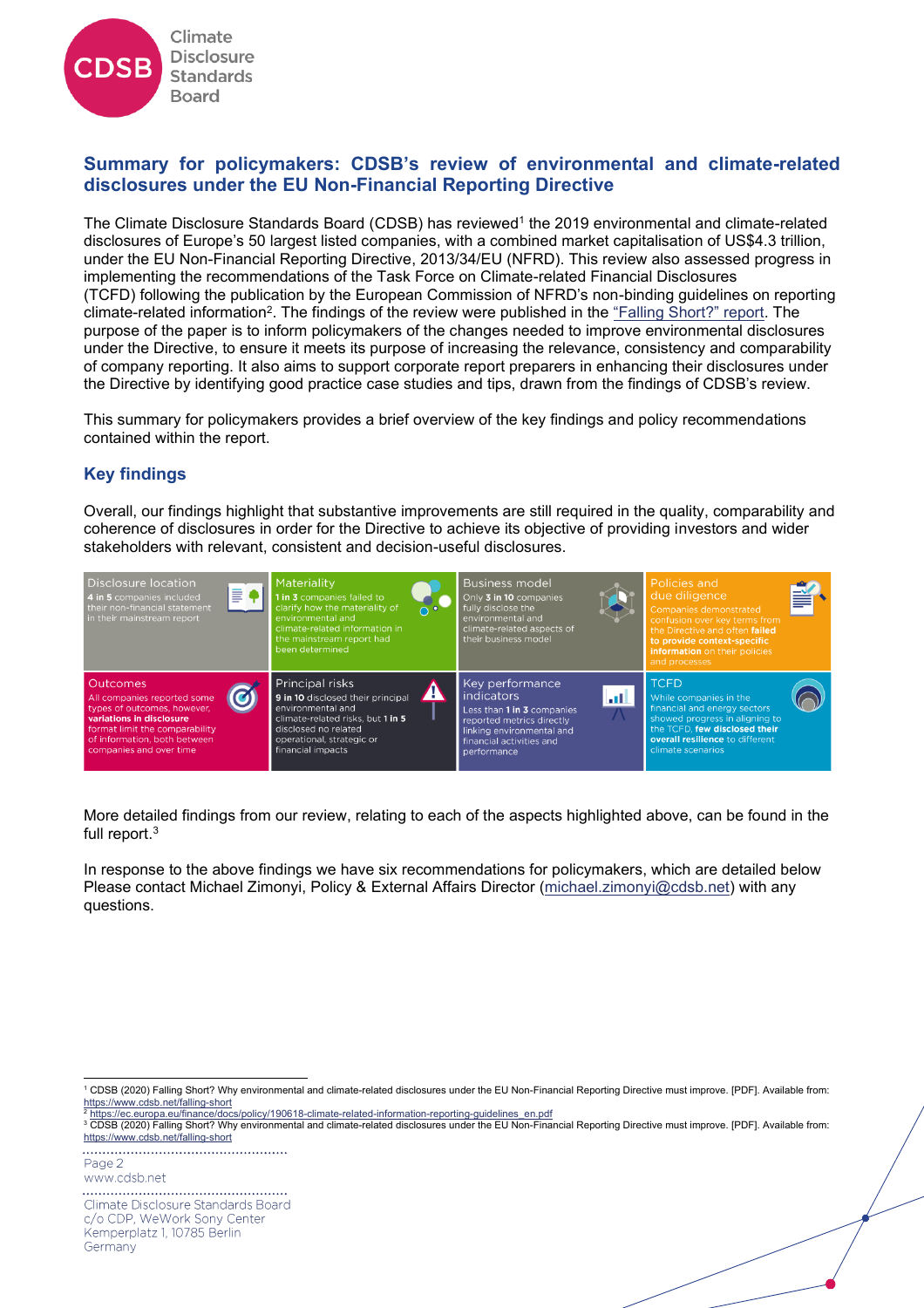

### **Policy recommendations**

#### **Remove the exemption allowing non-financial reporting outside the mainstream report**

The European Commission<sup>4</sup> found that "It is hard for investors and other users to find non-financial information even when it is reported" and that reported non-financial information is not sufficiently reliable. Non-financial statements reported outside of the management report are also not required to be filed in the Officially Appointed Mechanisms (OAMs) designated by Member States pursuant to Article 21(2) of the Transparency Directive, further hindering accessibility of this information. CDSB's review found that 84% of companies already provided their disclosure within the mainstream report; indicating this is already common practice. Requiring this as standard would better facilitate comparability of disclosures and foster stronger linkages across non-financial and financial disclosures.

It is important to note that other forms of reporting outside the management report might be better suited for other stakeholders and more work needs to be done to address this.

#### **Review the principle risk requirements of the directive to ensure emphasis is placed on risk and impacts to the business, as well as by the business**

Of the five core content categories of the Directive, principal risk disclosures relating to environmental and climate-related matters were generally found to be the weakest in our review.

While 90% of companies did disclose at least one principal risk relating to climate or environment showing improvement from 2018, where 79% disclosed at least one risk, only half considered both transition and physical risks as outlined in the TCFD recommendations. Only 6% of companies defined the short, medium and long-term time horizons over which the identified risks would impact the organisation. It is therefore clear that the Directive's existing risk disclosure requirements are not delivering the information investors require on the financial, operational and strategic risks companies face, necessary to inform their decision-making

#### **Incorporate 'climate' into the wording of the Directive to ensure companies consider climate-related matters explicitly in their disclosures, including the associated financial impacts**

While climate change or biodiversity are not explicitly referred to in the NFRD under environmental matters, the European Commission's June 2019 Guidelines on reporting climate-related information, which integrated the TCFD recommended disclosures and supplemented its Non-Binding Guidelines on Non-Financial Reporting published in July 2017. Despite the absence of the terms from the language of the Directive, the NFRD's intention appears to cover climate under the auspices of "environmental matters". This ambiguity, however, has created uncertainties for preparers and inconsistences in reporting practice when comparing disclosures, with a lack of disclosures on climate. Our evidence on the lack of TCFD aligned disclosure, points to the fact many sectors are failing to address climate-related risk effectively in their disclosures, with only 6% being able to clearly describe the impacts of risks over the short-term, medium and long-term.

#### **Define key terms used in the Directive, such as 'policies' and 'due diligence' to ensure a common understanding and application of the Directive's content categories**

Although our review found that almost all companies disclosed these content categories, significant variation in the extent and quality of disclosures was observed. As 'policies' and 'due diligence' are not defined within the Directive, the way companies interpreted these terms also varied.

In addition, due diligence arrangements and policies were often not explicitly linked. For example, many companies stated their policies on environmental and climate-related matters within a dedicated sub-section

Page 3 www.cdsb.net Climate Disclosure Standards Board c/o CDP, WeWork Sony Center Kemperplatz 1, 10785 Berlin Germany

<sup>4</sup> European Commission (2020) Inception impact assessment - Ares (2020)580716. [PDF]. Available from[: https://ec.europa.eu/info/law/better-regulation/initiatives/ares-](https://ec.europa.eu/info/law/better-regulation/initiatives/ares-2020-580716)[2020-580716](https://ec.europa.eu/info/law/better-regulation/initiatives/ares-2020-580716)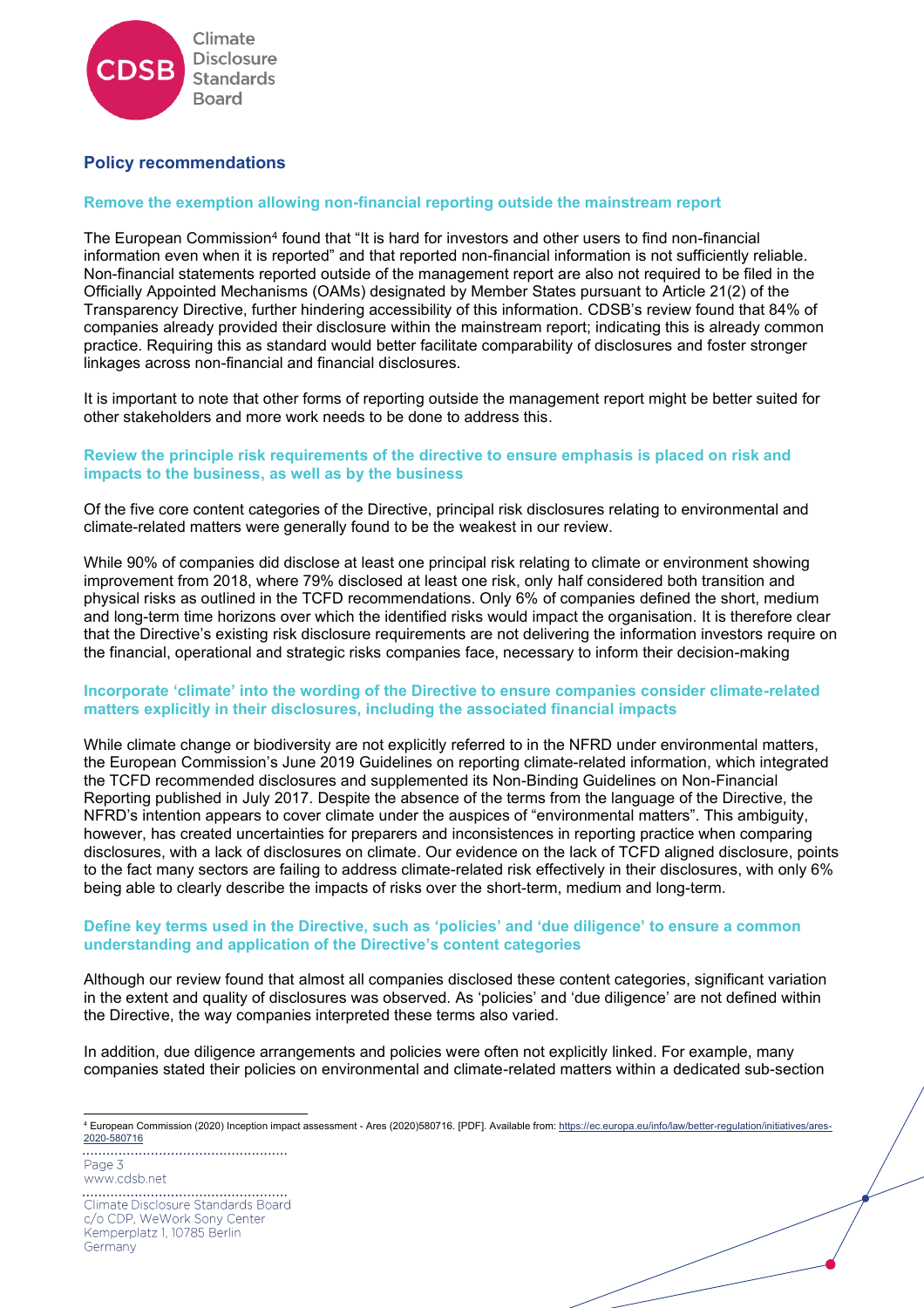

of their mainstream report, however, due diligence disclosures were often made separately within the corporate governance report, without direct linkage to the policy description.

The significant variation in interpretation of this content category suggests that it is important to define key terms within the Directive. This will contribute towards a common understanding and application of these requirements. The importance of policies in providing the basis for a coherent and connected disclosure must also be emphasised.

#### **Embed the TCFD recommendations into the Directive to drive stronger linkage of non-financial and financial reporting and a more unified, harmonised and convergent approach**

Overall, progress in implementing the TCFD recommendations was found to be lacking in our review, with many sectors failing to address them effectively in their disclosures. The most progress was seen among companies in the energy and financial sectors. However, in other sectors, such as healthcare and consumer goods, limited progress was observed. The synergies in subject matter between the NFRD and TCFD represent an opportunity to facilitate more harmonised, streamlined and consistent reporting. However, in practice few companies are achieving the full potential of more integrated and efficient disclosure, by considering the requirements in tandem, for example;

- There were very few instances where companies provided TCFD-aligned disclosure in an integrated manner alongside their environmental matters' content aligned to the NFRD;
- Commonly, limited reference was made to the TCFD recommendations within the mainstream report, with readers signposted to external resources, such as a sustainability or standalone climate risk report;
- Where TCFD-aligned disclosure was included in the mainstream report, it was often a standalone section, in addition to NFRD disclosure. This led to duplication, unnecessarily increasing reporting efforts and hindering usefulness for the reader; and
- Due to the overlapping aspects of the two reporting requirements, this was observed to cause inconsistencies and confusion within reporting, for example in relation to principal risks.

#### **Ensure that supervision of non-financial information is at the same level as for financial information, in order to provide authoritative feedback to corporate report preparers**

Non-financial information should be subject to the same level of supervision as financial information if it is embedded within corporate management reports. In addition, corporate report preparers do not receive authoritative feedback that can guide them towards effective disclosure in line with legal requirements. Our review found that substantive improvements are required in the quality, comparability and coherence of disclosures, suggesting that the current limited feedback provided limits the incentive for companies to produce more effective disclosures that go beyond basic compliance with the Directive.

Separate reports that include non-financial information, as were used for NFRD disclosure by 16% of the companies in our review, also hinder appropriate supervision because they are out of the legal mandate of the National Competent Authorities, whose mandate over periodic reports is limited to the annual and semiannual financial reports (which include the management report). Supervision by NCAs should be strengthened and is already overseen by ESMA whose last enforcement report stated that during 2019, European enforcers undertook 937 examinations of non-financial statements. Such examinations led to 95 enforcement actions, causing an action rate of 10%. The overwhelming majority of actions were requiring the issuer to make a correction in a future non-financial statement on one or several areas.

It is important to note that further clarification within the issues to be disclosed on within the text of the Directive will help strengthen and improve further supervision and enforcement activities.

Page 4 www.cdsb.net

Climate Disclosure Standards Board c/o CDP, WeWork Sony Center Kemperplatz 1, 10785 Berlin Germany